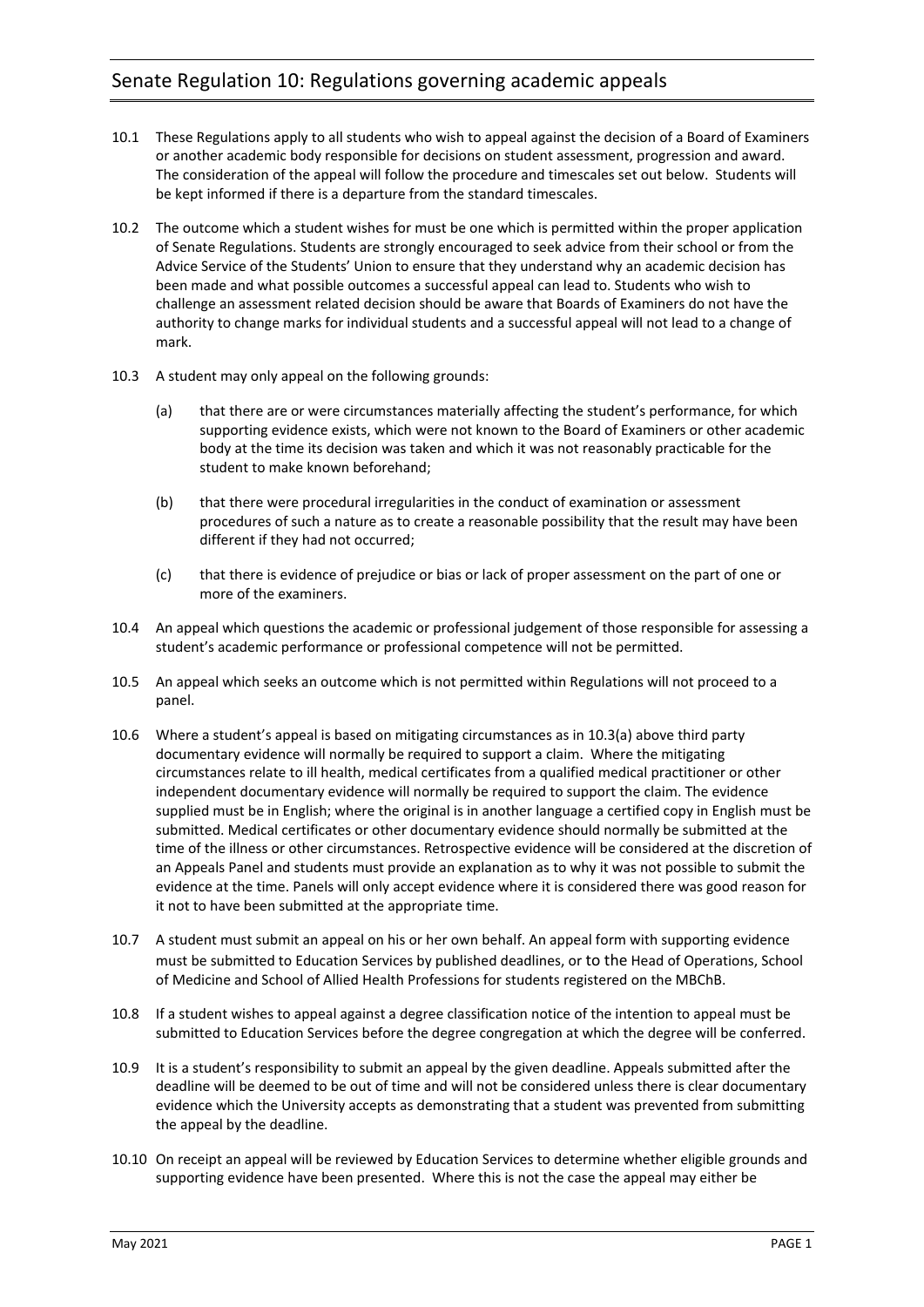rejected or a request for further information or evidence made. In reaching its decision, Education Services may also request a report from the relevant school.

- 10.11 Where the appeal is dismissed because no eligible grounds have been demonstrated within the appeal submission, then the Review Secretary will write to inform the student of the decision, giving an explanation for that decision. The student will be informed of the right to request a review of the decision within 14 days of the date the decision is issued.
- 10.12 A student may request a review of the decision to dismiss the appeal for ineligibility on the following grounds:
	- (a) there is evidence of a procedural irregularity in the initial consideration of the appeal and/or
	- (b) there is evidence of eligibility of the appeal provided within the submission which it would appear has not been fully considered.
- 10.13 Any request for review must be submitted within 14 days from the date the decision is issued. Requests received after this time will not be considered.
- 10.14 The request for review will be considered by a senior member of Education Services who may decide that no valid ground for further review has been established and dismiss the case. This will conclude the University's procedures. Alternatively they may decide that grounds for further review have been established and will refer the case for consideration by an Appeals Panel. The school, if consulted about matters raised in the review, may also request the opportunity to refer the case back to the Board of Examiners.
- 10.15 If it appears that the appeal has been made on one of the grounds specified in paragrap[h 10.3 above](#page-0-0) and sufficient evidence has been provided, Education Services will obtain a report on the appeal from the relevant Head of School or their nominee. This report, along with the student's appeal form and supporting evidence will be considered by the next available Appeals Panel. A copy of the school report will be provided to the student with an opportunity to comment on the report.
- 10.16 If on receipt of a copy of an appeal, a school considers that there is new evidence of either mitigating circumstances that were not known at the time for good reason or a procedural irregularity in light of which a Board of Examiners would have been likely to have reached a different decision it may request the opportunity to refer the student's case back to the Board of Examiners.
- 10.17 An Appeals Panel will comprise three members of the academic staff of the University drawn from the annual list nominated by Colleges and approved by the Learning and Teaching Committee. No member of the Panel will be drawn from the student's own school(s) or have had previous involvement with the student.
- 10.18 A member of Education Services will serve as Secretary to each Appeals Panel. The student and school will be notified of the date on which an appeal will be considered.
- 10.19 All appeals are considered on the basis of documentation only, submitted by students and their schools.
- 10.20 Students and schools may not attend Appeals Panel meetings but will be notified in writing of the panel's decision within seven days of the date of its meeting.
- 10.21 After considering the evidence an Appeals Panel may decide in the case of undergraduate or taught postgraduate students:
	- (a) To dismiss the appeal;
	- (b) To uphold the appeal and require the Board of Examiners or appropriate academic body to reconsider its decision taking into account such information or findings that the Appeals Panel deems appropriate.
	- (c) To adjourn to seek additional information or clarification from the student or school involved.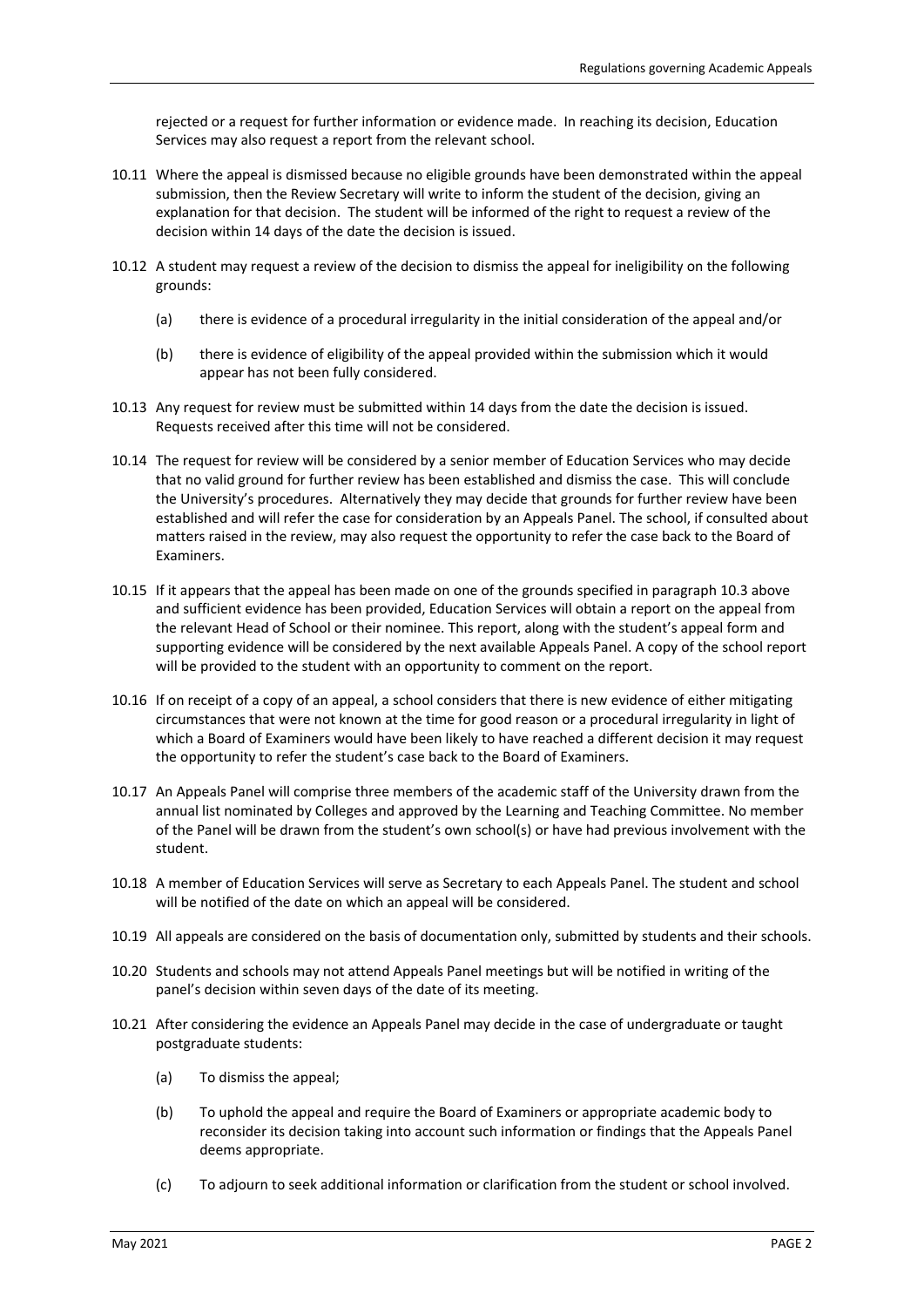- 10.22 After considering the evidence an Appeals Panel may decide in the case of a research student:
	- (a) To dismiss the appeal;
	- (b) To uphold the appeal and recommend that the student be permitted to re-submit for the degree for which he/she was registered;
	- (c) To uphold the appeal and recommend that the student be permitted to re-submit for a master's degree
	- (d) To adjourn to seek additional information or clarification from the student or school involved.
	- (e) With respect to (b) and (c) above the Panel may choose to recommend the appointment of new examiners.
- 10.23 If the Appeals Panel determines that the appeal should be dismissed, the Panel Secretary will write within 7 days to inform the student of the decision giving an explanation of the reason(s) for that decision. The student will also be informed of the right to request a review of the decision.
- 10.24 A student may request a review of the decision to dismiss the appeal on the following grounds:
	- (a) There is evidence of procedural irregularities in the initial consideration of the appeal.
	- (b) There is evidence within the appeal which it would appear has not been fully considered
- 10.25 Any request for review must be submitted within 14 days of the receipt of the decision to dismiss the appeal. Requests received after this time will not be considered.
- 10.26 The request for review will be considered by a senior member of Education Services who may determine that:
	- (a) grounds for the review have not been established
	- (b) the appeal should be referred back to a Review Panel, having had no previous involvement with the student.
- 10.27 The School, if consulted about matters raised in the review, may also request the opportunity to refer the case back to the Board of Examiners.
- 10.28 The procedure for the Review Panel will follow that for an Appeals Panel (10.17 10.23)
- 10.29 If the Review Panel dismisses the appeal, the Panel Secretary will write within 7 days to inform the student of the decision giving an explanation of the reason(s) for that decision.
- 10.30 At this point the University will close the appeal process and a Completion of Procedures letter will be issued notifying the student of their right to submit a complaint to the Office of the Independent Adjudicator for Higher Education, if it is eligible under its scheme.
- 10.31 The University seeks to conclude the handling of appeals through every stage of the University's internal procedures within 90 calendar days. If the University is unable to conclude the process within 90 calendar days, Education Services will write to the student setting out the reasons for the delay and anticipated date for the issuing of a decision.
- 10.32 The University reserves the right not to continue with the operation of the appeals procedure if the appeal is conducted in a way which is frivolous or vexatious. Examples of frivolous or vexatious appeals include:
	- academic appeals which are obsessive, harassing, or repetitive;